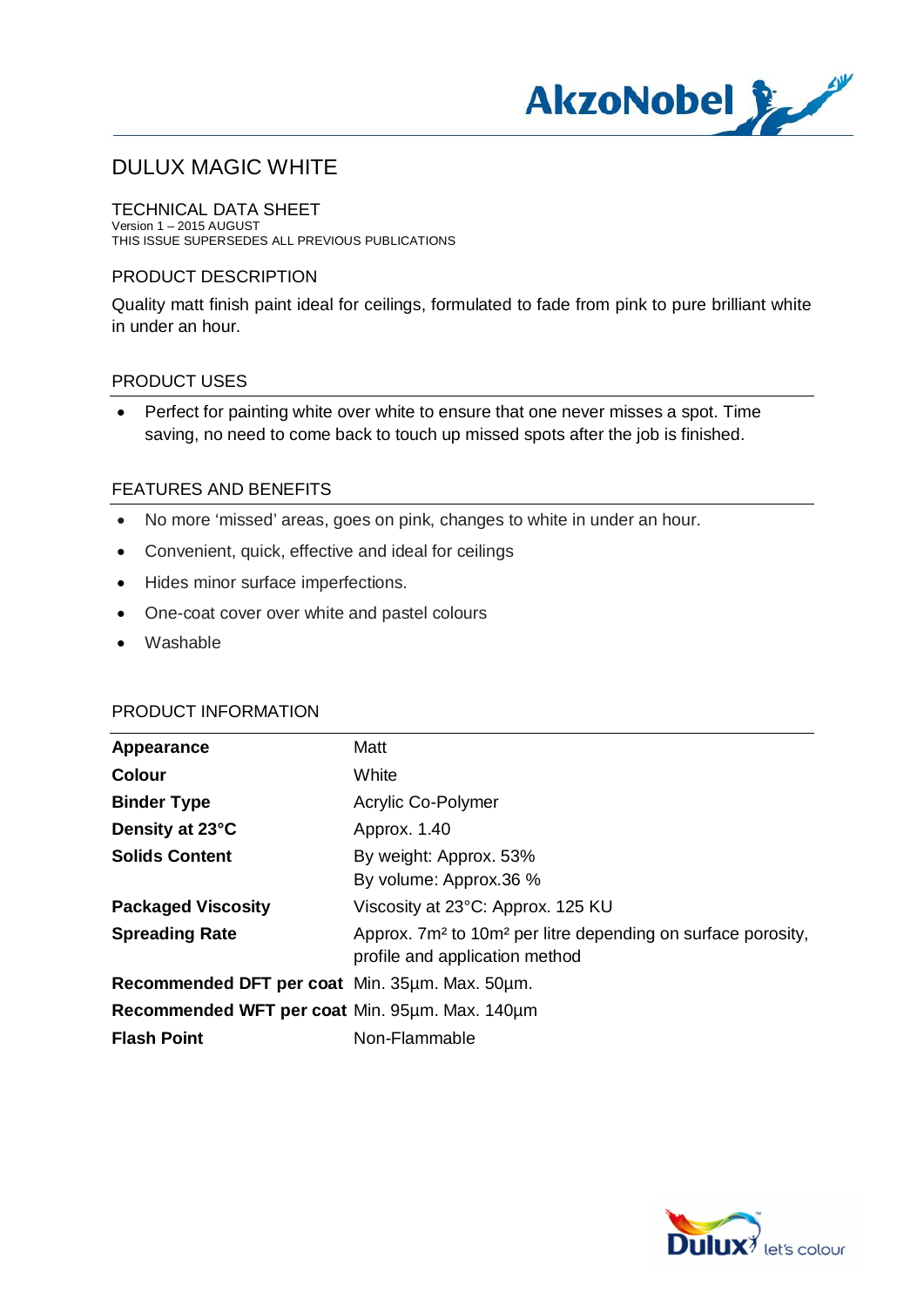

## APPLICATION INFORMATION

| Mixing                 | Stir with a flat paddle until homogeneous.                                                                                                                                                                                                                                                                                                                                                                                                                                                                                                                                                                              |
|------------------------|-------------------------------------------------------------------------------------------------------------------------------------------------------------------------------------------------------------------------------------------------------------------------------------------------------------------------------------------------------------------------------------------------------------------------------------------------------------------------------------------------------------------------------------------------------------------------------------------------------------------------|
| Application conditions | Surface Temperature between 10 - 35°C Relative Humidity<br>between 10 - 85 % OR 2°C above dew point minimum.                                                                                                                                                                                                                                                                                                                                                                                                                                                                                                            |
| Application methods    | Brush or roller. Can be sprayed using airless spraying<br>equipment without thinning                                                                                                                                                                                                                                                                                                                                                                                                                                                                                                                                    |
| Thinner                | Thinning not recommended.<br>Ready for use after thorough stirring.                                                                                                                                                                                                                                                                                                                                                                                                                                                                                                                                                     |
| <b>Drying Time</b>     | Touch dry 1 hour at 23°C.                                                                                                                                                                                                                                                                                                                                                                                                                                                                                                                                                                                               |
| <b>Recoating Time</b>  | 4 hours at 23°C. (Drying times will be extended during cold,<br>wet or humid conditions)                                                                                                                                                                                                                                                                                                                                                                                                                                                                                                                                |
| Cleaning of equipment  | After use, remove as much product as possible, and then<br>clean immediately with water.                                                                                                                                                                                                                                                                                                                                                                                                                                                                                                                                |
| <b>Substrates</b>      | Suitable for cement plaster, gypsum plaster, concrete, fibre<br>cement ceiling boards and rigid PVC surfaces provided that<br>appropriate preparation is carried out.                                                                                                                                                                                                                                                                                                                                                                                                                                                   |
| Precautions:           | Do not apply during cold (below 10°C) or wet weather.<br>Avoid high condensation for the first 7 days after application<br>as this may result in the temporary reappearance of pink<br>colour but it will fade to white after 30 minutes.<br>Product not designed for applications to bathroom and<br>kitchen ceilings or applications exposed to frequent cleaning<br>and/or humid conditions.<br>Clean the paint using a very soft, clean cloth and clean<br>soapy water. Do not use a dry cloth or abrasive/alkaline<br>detergents<br>Porous surfaces and cold application conditions can<br>increase the fade time. |
|                        | Do not apply directly to bare metal surfaces.<br>Not suitable for direct application to powdery or friable<br>surfaces whether previously painted or not.                                                                                                                                                                                                                                                                                                                                                                                                                                                               |
| <b>Coats Required</b>  | Apply two to three coats to finish new surfaces to achieve a<br>closed film and solid colour.                                                                                                                                                                                                                                                                                                                                                                                                                                                                                                                           |
| <b>Top Coating</b>     | N/A                                                                                                                                                                                                                                                                                                                                                                                                                                                                                                                                                                                                                     |
|                        |                                                                                                                                                                                                                                                                                                                                                                                                                                                                                                                                                                                                                         |

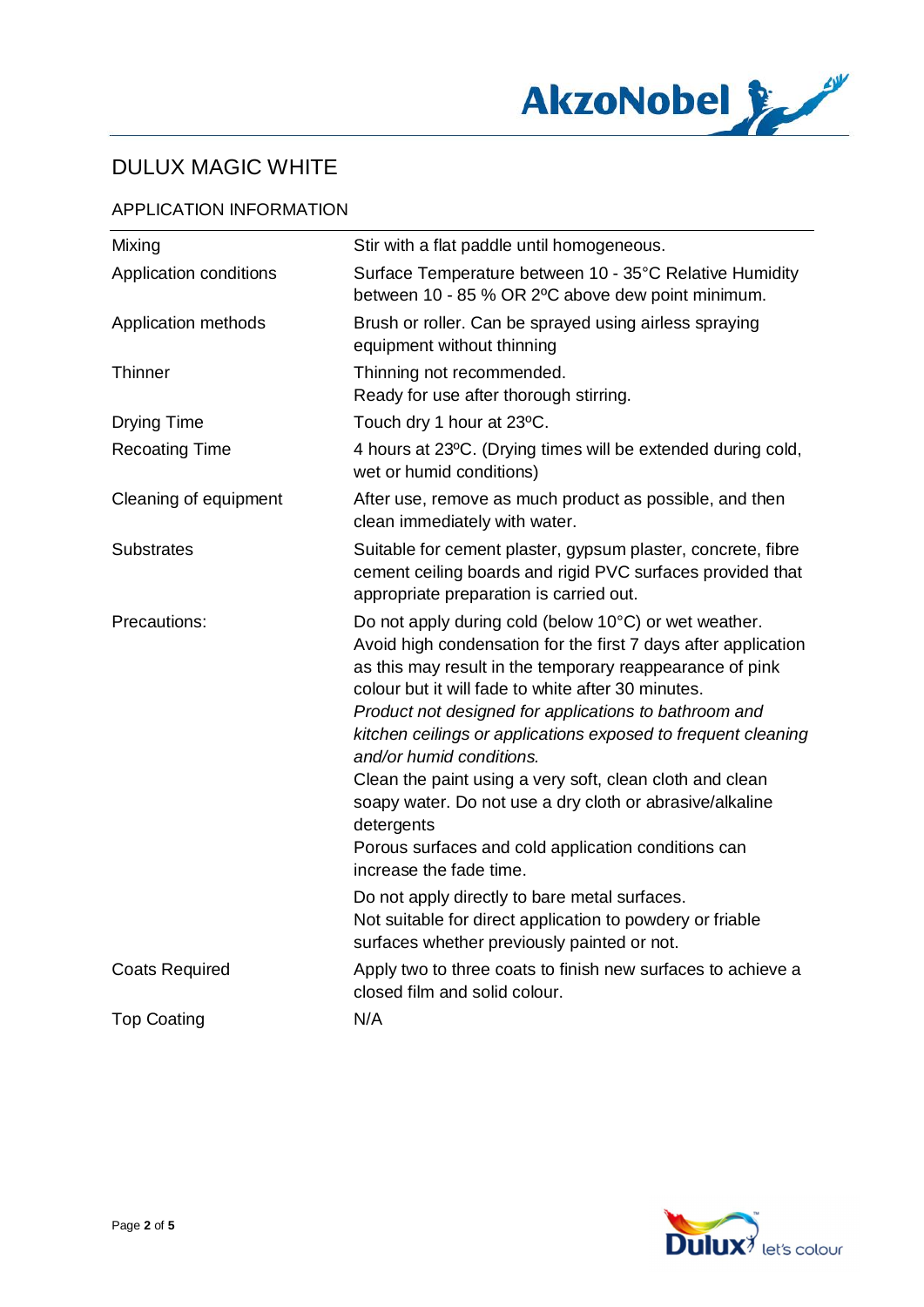

## SURFACE PREPARATION

Ensure that surfaces are sound and free from dust, oil, grease, dirt, and debris. Surfaces must be thoroughly dry - no more than 12% moisture content.

#### NEW SURFACES

#### **Ceiling Boards**

· Spot-prime metal strips and nail heads with the **Dulux Steel Primer.** No further priming required, apply directly.

#### **Cement Plaster (non-friable), Gypsum Plaster, Composite Boarding, Fibre Cement**

- It is recommended that fresh plaster should be allowed one week drying for every 5mm thickness; and longer in cold or damp weather.
- · Spot-prime metal strips and nail heads with the **Dulux Steel Primer**
- · Prime with one full coat **Dulux Plaster Primer** or **Dulux Trade Plaster Primer**.

#### **Concrete**

- · Remove any uncured cement, grease, and mould-release agents by high-pressure water blast, or wash with a strong sugar soap/water solution. Rinse off thoroughly with clean water and allow drying.
- · Prime with one full coat **Dulux Plaster Primer** or **Dulux Trade Plaster Primer**.
- · For very absorbent surfaces more than one coat of primer may be required to achieve correct binding and sealing properties.

#### **Rigid PVC Surfaces**

· Lightly sand surfaces to improve adhesion. Clean and degrease with **Dulux Sugar Soap**/water solution or a water-miscible household degreaser. Rinse thoroughly with water and allow drying.

#### PREVIOUSLY PAINTED SURFACES

#### **Sound, not powdery**

- · Clean surfaces with **Dulux Sugar Soap** /water solution and allow drying.
- · For matt acrylic surfaces apply finishing coats direct.

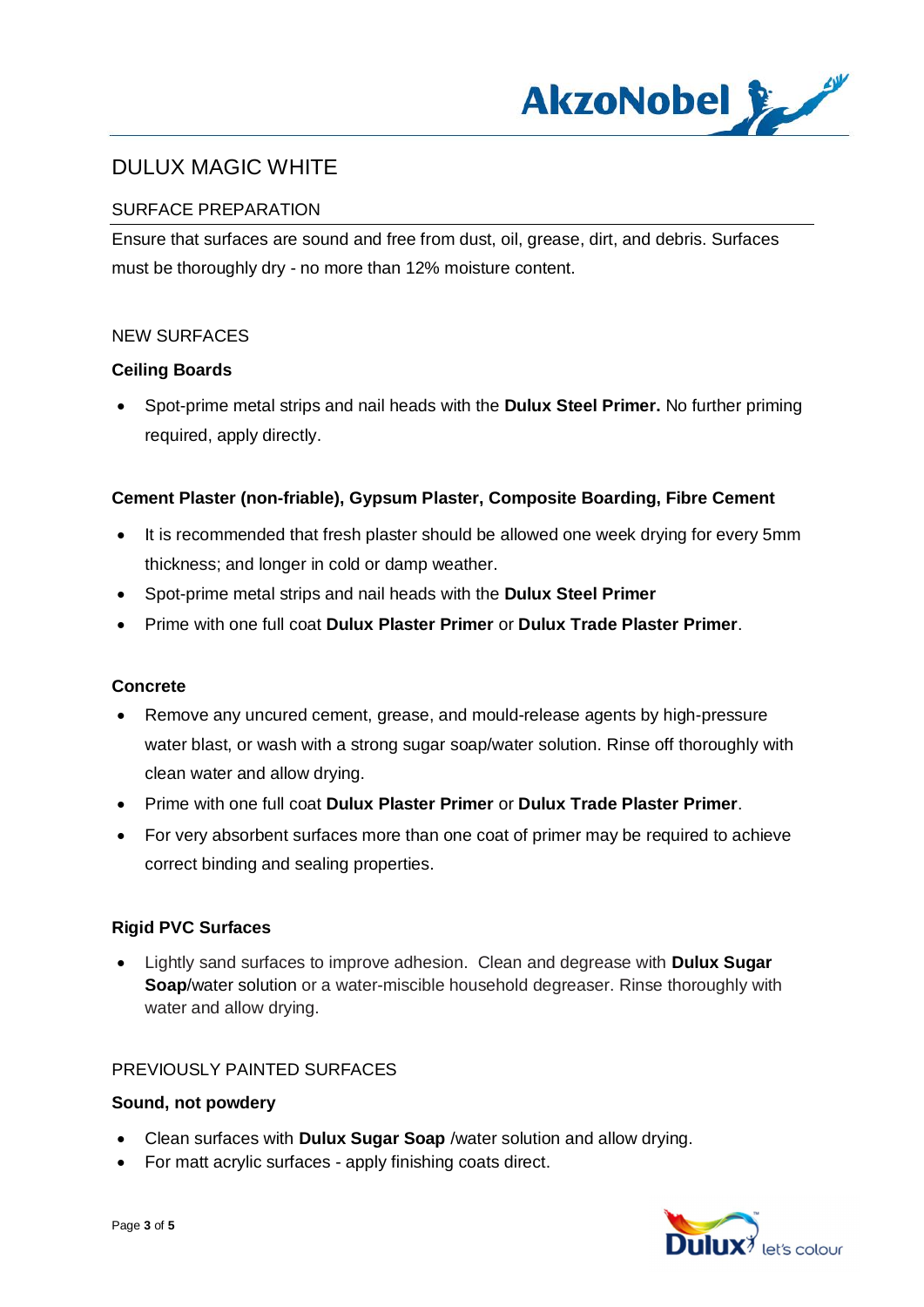

## SURFACE PREPARATION

- For enamel or glossy surfaces sand to a matt finish to aid adhesion. Clean surfaces with **Dulux Sugar Soap** /water solution and allow drying.
- · Apply a coat of **Dulux Universal Undercoat, or Dulux Trade Universal Undercoat.**

#### **Old Paint in Poor Condition**

- · Strip loose and flaking paint completely back to bare substrate
- · Friable and porous surfaces must be removed and repaired.
- · Mould instructions. To kill lichen and algae growth, scrub with one of the following solutions: either 4:1 water/chlorine, or 4:1 water/sodium hypochlorite. Ensure that the areas are completely saturated, and allow the solution to react for a minimum of 4 hours. Rinse the complete wall surface thoroughly with clean water and allow drying.
- · Spot prime bare substrate areas with appropriate Dulux primer as stated under new surfaces substrates.

## FILLING

Fill all imperfections with the appropriate Dulux filler and spot prime filled areas with **Dulux Plaster Primer** or appropriate **Dulux Trade Plaster Primer** once the crack filler has dried properly. Failure to do this will result in uneven sheen levels between the repaired and normal areas.

#### HEALTH AND SAFETY INFORMATION

This product contains no added lead. Avoid contact with skin or eyes. Keep out of reach of children. If accidently swallowed, seek medical advice immediately and show this container to the doctor. Dry sanding, flame cutting and/or welding of the dry paint film will give rise to dust and/or hazardous fumes.

If exposure cannot be avoided by the provision of local exhaust ventilation, suitable respiratory protective equipment should be used. Do not empty into drains or watercourses. Ensure good ventilation during application and drying. It is recommended to use suitable protective clothing and equipment. To avoid the risk of spillage, always store and transport containers in a secure upright position. Refer to Material Safety Data Sheet for complete information.